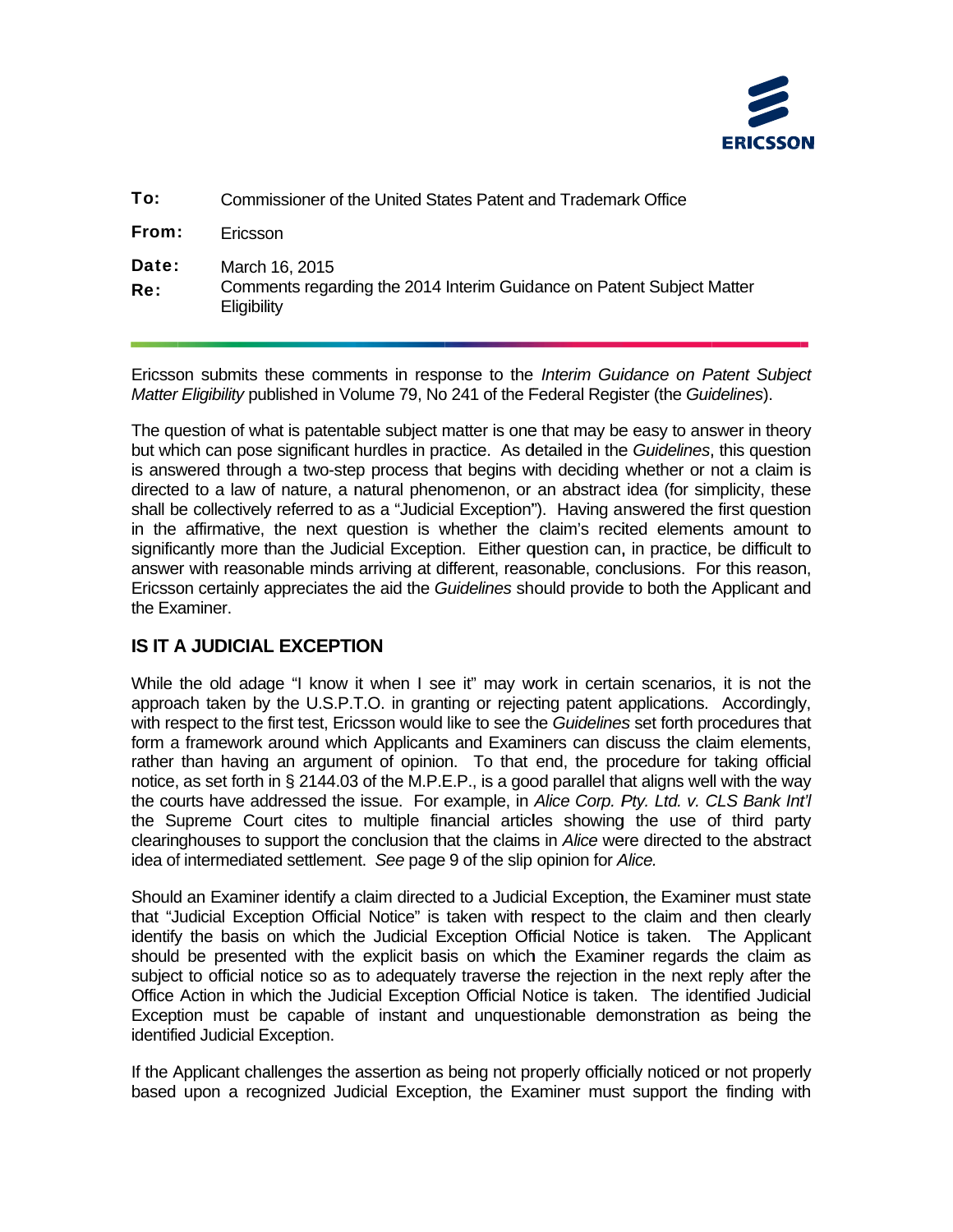Official Notice was not properly taken. adequate evidence. To adequately traverse such a finding, the Applicant must specifically point out the supposed errors in the examiner's action, which would include stating why the claim is not considered to be directed to a Judicial Exception or why the Judicial Exception

 claim is in fact directed to a Judicial Exception. This explicit evidence should bring about a If the Applicant adequately traverses the Examiner's assertion of Judicial Exception Official Notice, the Examiner must either provide documentary evidence in the next Office Action or defer providing such evidence as outlined below, if the rejection is to be maintained. The Examiner must point to some concrete evidence in the record in support of the finding that the resolution of the issue quicker than if the Applicant has to go through multiple Office Action/Response cycles trying to understand the "what," the "how," or the "why" of the Judicial Exception on which the Examiner is basing the 35 U.S.C. §101 rejection.

Providing support for a Judicial Exception Official Notice may be easy where the evidence for such demonstration is within the application itself. For example, in the third example in *Examples: Abstract Ideas* (available at http://www.uspto.gov/patents/law/exam/ abstract idea examples.pdf) the background section of the specification identified the claimed blue noise mask as an iterative mathematical operation; and in the fourth example in *Examples: Abstract Ideas* the claims themselves recited creating a mathematical model. In other cases it may be a bit more difficult. For example in examples five through eight in *Examples: Abstract Ideas* an analogy was drawn to things that were found to be abstract in prior court decisions. While this is helpful in a first Office Action as part of the Examiner's Judicial Exception Official Notice, if the Applicant adequately traverses the Examiner's official notice Ericsson would like to see the Examiner provide more than just analogies to prior case law. For example, with respect to examples five through eight in *Examples: Abstract Ideas*  Ericsson would like to see the following types of additional information:

- of combining two data sources into a single data source; • for the fifth example, a citation to a data processing book discussing the abstract idea
- for the sixth example, a citation to a Bingo rule book, or some other source explaining how the game is played;
- for the seventh example, a citation to a finance book explaining how a third-party guaranty works; and
- for the eighth example, a citation to a marketing book explaining ways to get people to view advertisements (or a citation to any time-share pitch given since the creation of time-shares).

In appreciation of the work load and time constraints Examiners are faced with, Ericsson would propose that if the Applicant provides adequate traversal of the Examiner's Judicial Exception Official Notice, the Examiner would have the option to defer providing the required support until such time as the Applicant has overcome all rejections based on prior art. The first Office Action issued in which the Examiner provides support for the Judicial Exception Official Notice, and which does not contain any prior art based rejections, must be made nonfinal. This would free the Examiners from having to find sources to support their Judicial Exception Official Notice when such sources may not be needed (e.g., the Applicant amends the claims to overcome a prior-art reference which in turn provides a significant limitation that would remove the §101 rejection), while still providing an opportunity for the record to reflect the Applicant's challenge to the Judicial Exception Official Notice.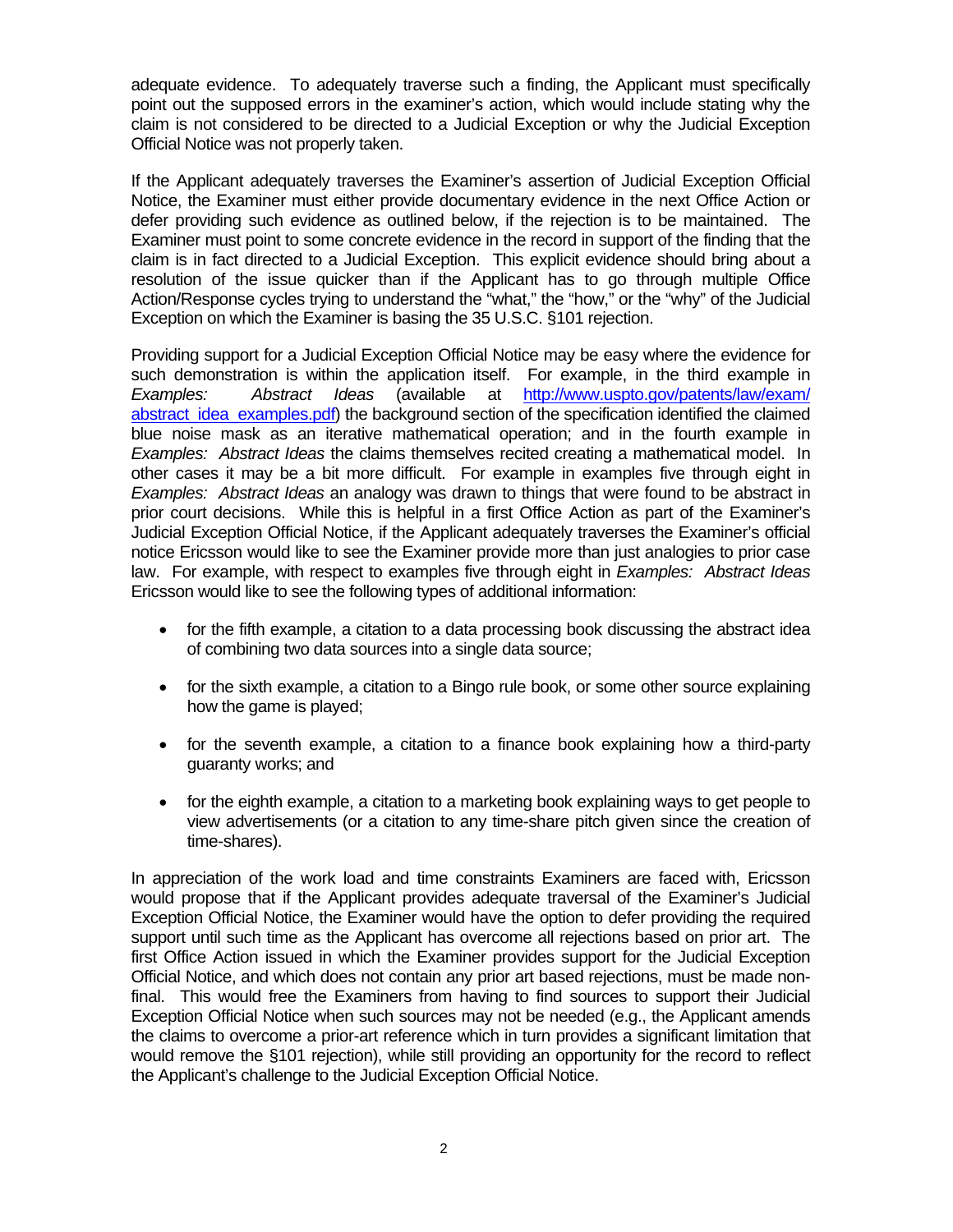If the Applicant does not traverse the Examiner's assertion of Judicial Exception Official Notice or if the Applicant's traversal is not adequate, the Examiner should clearly indicate in the next Office Action that the Judicial Exception is taken to be an admitted Judicial Exception because the Applicant either failed to traverse the Examiner's assertion or the traverse was inadequate. If the traverse was inadequate, the Examiner should include an explanation as to why it was inadequate.

 prior common knowledge finding, and it does not result in a new issue or constitute a new If the Examiner adds a reference in the next Office Action after the Applicant's traversal, and the newly added reference is added only as directly corresponding evidence to support the ground of rejection, the Office Action may be made final. If no amendments are made to the claims, the Examiner must not rely on any other teachings in the reference if the rejection is made final.

## **IS IT MORE THAN THE JUDICIAL EXCEPTION**

With respect to the second test, Ericsson submits that the same procedure used for addressing the first test as to whether or not the claim is directed to a Judicial Exception, would be suitable in the second test where the Examiner asserts that the claim elements do not amount to significantly more than the identified Judicial Exception. However, while Ericsson would certainly prefer to have a detailed explanation as to why each element of a claim found to be directed to a Judicial Exception does not recite significant limitations, Ericsson recognizes the practical difficulties such a requirement would impose on the Examiner. What Ericsson would propose is that if in response to an Office Action, the Applicant explicitly identifies elements that are believed to provide significant limitations, and explains what those limitations are, the Examiner must then provide a detailed explanation as to why the identified elements do not impose significant limitations if the rejection is to be maintained.

In addition to the procedure detailed above, when an Examiner is determining whether or not a claim recites more than a Judicial Exception, in particular when the Examiner is considering an argument that the claim elements could be performed by a human, Ericsson would submit that the Examiner should consider the practicality in addition to the possibility of a human performing the steps. For example, there are things that are just not possible for a human to accomplish. One such example can be found in the fourth example in *Examples: Abstract Ideas*. The method claim recites "calculating pseudo-ranges, at a mobile device comprising a GPS receiver, a microprocessor, a display, and a wireless communication transceiver, by averaging PN codes received by the GPS receiver from a plurality of GPS satellites." Even if it were assumed that a human could be the mobile device, a human does not comprise a GPS receiver and it would not only be impractical, but impossible, for a human to receive information from a GPS satellite. Should it be determined, however, that it is possible for a human to perform the steps, the next question should be is it actually practical to do so. Section 101 requires that a patentable invention be useful, which implies that it be practical. Ericsson would submit that many useful inventions comprise functions that could be performed by a human but it is only through the computer implementation of such inventions that they become practical. For example, in the third example in *Examples: Abstract Ideas*, it is possible for a human to generate a blue noise mask for all the pixels of an image and then to compare, on a pixel-by-pixel basis, the pixel values of an image to the corresponding value in the blue noise mask. However, due to the large number of pixels contained in an image, the length of time it would take for a human to conduct such calculations would render the exercise impractical, and therefore not useful. It is only through a computer implementation of the invention that it become useful. In contrast to the two examples above, the fifth example in *Examples: Abstract Ideas* provides a scenario in